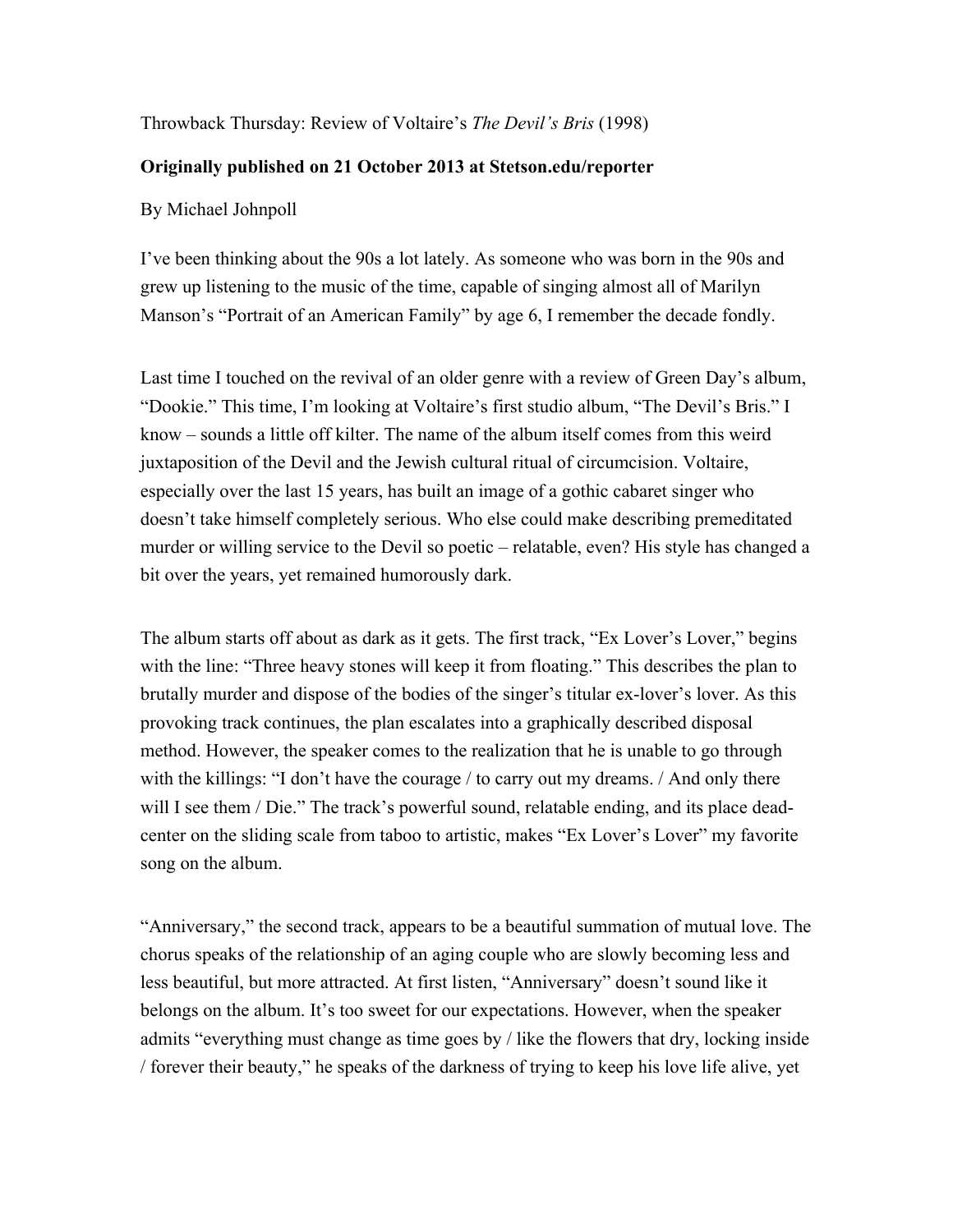stagnant, in preservation. These first couple tracks convey messages of love, whether normal or lacking in sanity.

"Parade" continues with this theme as it describes a love-hate relationship which culminates with the line, "I know I can't replace you / and it would be a lie to say that I could ever try."

"The Man Upstairs" and "They Know Me" differ from the previous three tracks in its departure from speaking about love to complaining about people. "The Man Upstairs" begins by commenting on something everyone can understand: bad neighbors. "The guy upstairs is such a freak / for five years now I've had a leak / what does he do up there?" Granted, not all of us plead with whatever God will listen to kill that man upstairs. Either way, the point is made. "They Know Me" is down-right silly. It speaks of a ridiculous sinner who acts like, and even references, Don Quixote. Both of these tracks speak to me about having to deal with people that just don't make sense. They are easily the most relatable, at least when it comes to having to deal with people outside of your comfort zone.

Voltaire manages to make paranoia and lying about relationships sound poetic and downright beautiful with the two tracks, "Snakes" and "Ravens Land." His ability to shift perspective and keep me deeply intrigued as a listener speaks to his skills as a writer. He switches from the perspective of a possessive and paranoid boyfriend to one who has already been hurt by love and is lying about his relationship. This association between the two songs allows them to work well together.

I once played "The Chosen" for someone, and all they could say was, "that's so gross!" Although there are some dicey lyrics, it's a great beginning to the end of an album which displays a slightly insane perspective, continuing the album's overarching idea of warped ideas of love and evil.

"All the Way Down" is one of the sweetest songs on the album, even exceeding "Anniversary" in the altruistic aspects of the content. Our speaker tells his lover, likely an angel he's fallen in love with, "You know I wouldn't mind being / All the way down,"